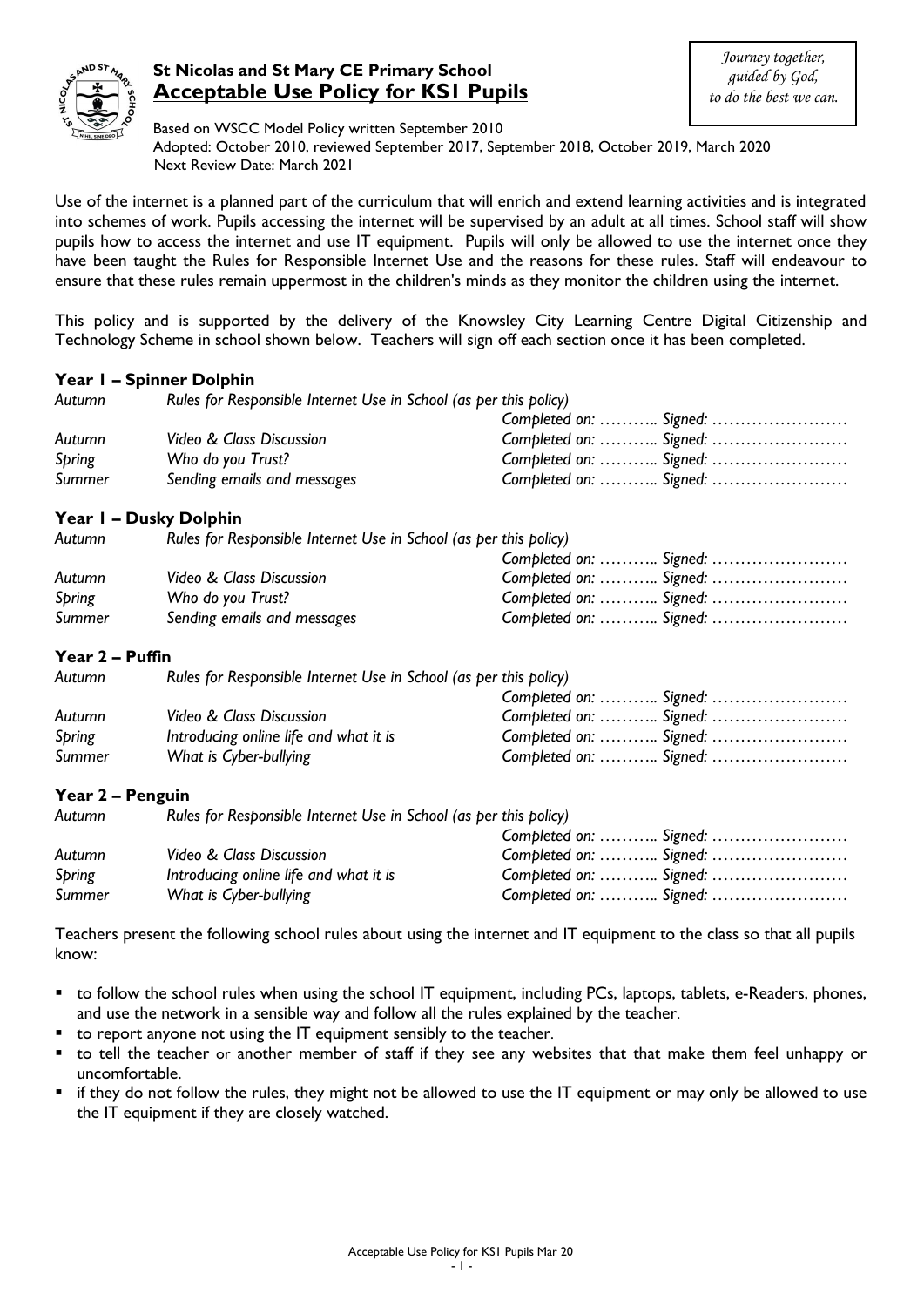| <b>Rules for Responsible Internet Use in School</b> |                                                                                                                                                                                                                                                     |
|-----------------------------------------------------|-----------------------------------------------------------------------------------------------------------------------------------------------------------------------------------------------------------------------------------------------------|
| $\mathbf{I}$                                        | I must not share my name, date of birth, where I live, where I go to school or my telephone number online.                                                                                                                                          |
| 2                                                   | I must not share anyone else's personal information online. If I am worried about something that I have shared or<br>has been shared about me I will tell an adult that I trust.                                                                    |
| 3                                                   | I must be kind and nice when I write anything online so that I don't upset anyone. I must only use polite language.                                                                                                                                 |
| $\overline{\mathbf{4}}$                             | I will tell a member of staff straight away if I am sent any messages or see any websites that make me feel<br>uncomfortable, worried, scared or upset.                                                                                             |
| 5                                                   | I will not deliberately search for upsetting or scary websites or images online.                                                                                                                                                                    |
| 6                                                   | If I accidentally find something that I think I should not be able to see, I must tell my teacher straight away and not<br>show it to other pupils.                                                                                                 |
| 7                                                   | I will remember that I can't always believe everything that I see online and that even photos can be fake! A member<br>of staff will suggest websites that I can trust                                                                              |
| 9                                                   | I know that a member of school staff will regularly check what I have done in school.                                                                                                                                                               |
| 10                                                  | I know that if my teacher thinks I may have been breaking the rules they will check what I have been doing.                                                                                                                                         |
| $\mathbf{H}$                                        | I must not tell my username and passwords to anyone else but my parents and teachers. I must never write them<br>down or tell any of my friends. If I think someone has found out my password I will ask a member of staff to help me<br>change it. |
| 12                                                  | I must never use other people's usernames and passwords or IT equipment left logged in by them.                                                                                                                                                     |
| 13                                                  | I must log off after I have finished with the IT equipment.                                                                                                                                                                                         |
| 4                                                   | I must not use the IT equipment in any way that stops other people using it and make sure I share the equipment<br>sensibly.                                                                                                                        |
| 15                                                  | I will not try to damage any IT equipment or the work of another person created on IT equipment.                                                                                                                                                    |
| 16                                                  | I will not download any applications to the school's computers from the Internet or bring any applications in on<br>portable media from home for use in school.                                                                                     |

# **UNACCEPTABLE USE**

Examples of unacceptable use include, but are not limited to:

- **Using IT equipment with another person's username and password.**
- **•** Creating or sending messages online that might upset other people.
- Looking at, or changing work that belongs to other people.
- **Wasting time or resources on school IT equipment.**